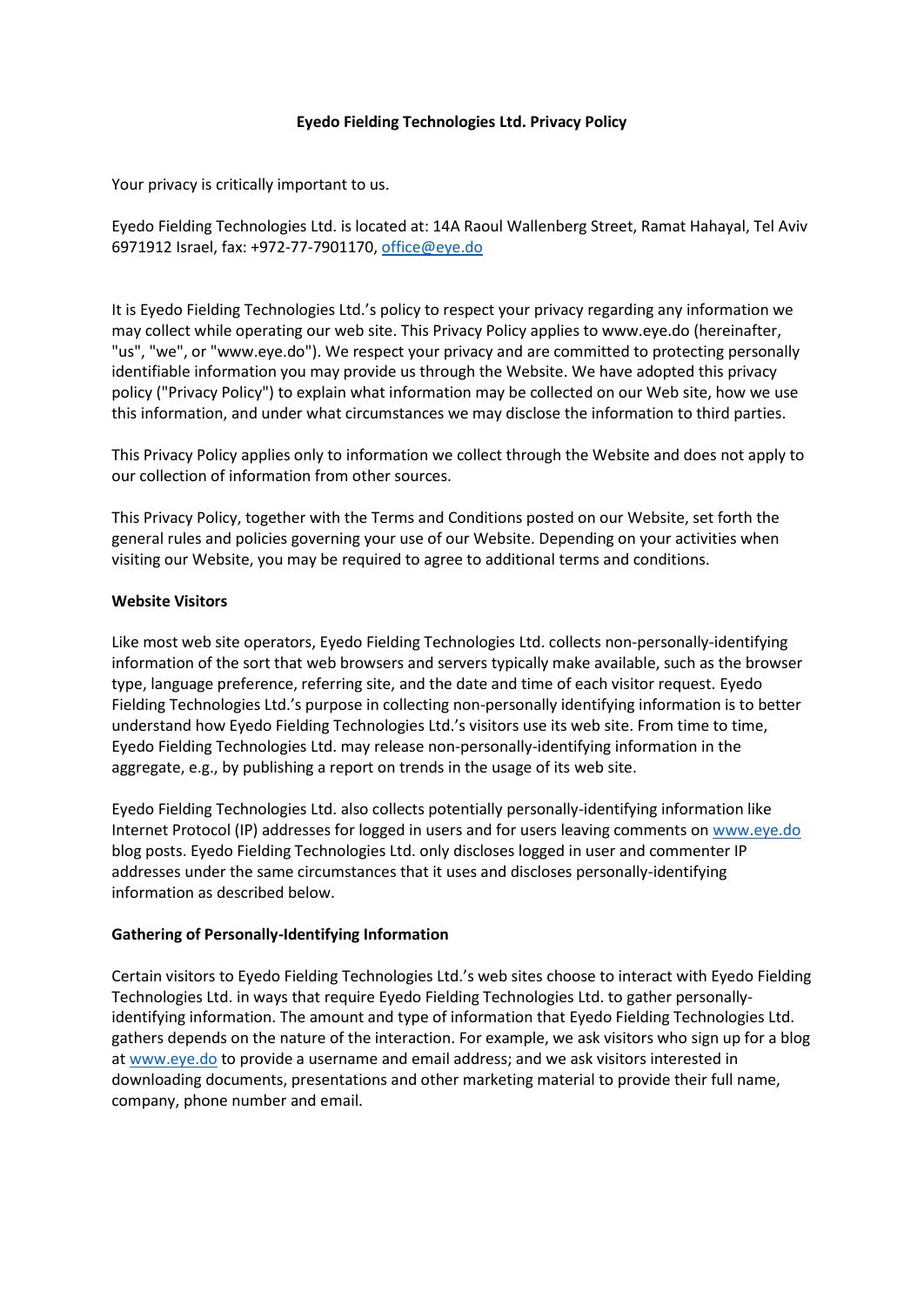## **Security**

The security of your Personal Information is important to us, but remember that no method of transmission over the Internet, or method of electronic storage is 100% secure. While we strive to use commercially acceptable means to protect your Personal Information, we cannot guarantee its absolute security.

## **Links to External Sites**

Our Web site may contain links to external sites that are not operated by us. If you click on a third party link, you will be directed to that third party's site. We strongly advise you to review the Privacy Policy and Terms and Conditions of every site you visit. We have no control over, and assume no responsibility for the content, privacy policies or practices of any third party sites, products or services.

## **[www.eye.do](http://www.eye.do/) uses Google AdWords for remarketing**

[www.eye.do](http://www.eye.do/) uses remarketing services to advertise on third party web sites (including Google) to previous visitors to our site. It could mean that we advertise to previous visitors who haven't completed a task on our site, for example using the contact form to make an enquiry. This could be in the form of an advertisement on the Google search results page, or a site in the Google Display Network. Third-party vendors, including Google, use cookies to serve ads based on someone's past visits. Of course, any data collected will be used in accordance with our own privacy policy and Google's privacy policy.

You can set preferences for how Google advertises to you using the Google Ad Preferences page, and if you want to you can opt out of interest-based advertising entirely by cookie settings or permanently using a browser plugin.

## **Eyedo Fielding Technologies Ltd. Privacy Terms and Conditions**

These Privacy Terms and Conditions outline the rules and regulations for the use of Eyedo Fielding Technologies Ltd.'s Website.

Eyedo Fielding Technologies Ltd. is located at: 14A Raoul Wallenberg Street, Ramat Hahayal, Tel Aviv 6971912 Israel, fax: +972-77-7901170, office@eye.do

Eyedo Fielding Technologies Ltd. discloses potentially personally-identifying and personallyidentifying information only to those of its employees, contractors and affiliated organizations that (i) need to know that information in order to process it on Eyedo Fielding Technologies Ltd.'s behalf or to provide services available at Eyedo Fielding Technologies Ltd.'s web site, and (ii) that have agreed not to disclose it to others. Some of those employees, contractors and affiliated organizations may be located outside of your home country; by using Eyedo Fielding Technologies Ltd.'s web site, you consent to the transfer of such information to them. Eyedo Fielding Technologies Ltd. will not rent or sell potentially personally-identifying and personally-identifying information to anyone. Other than to its employees, contractors and affiliated organizations, as described above, Eyedo Fielding Technologies Ltd. discloses potentially personally-identifying and personallyidentifying information only in response to a subpoena, court order or other governmental request, or when Eyedo Fielding Technologies Ltd. believes in good faith that disclosure is reasonably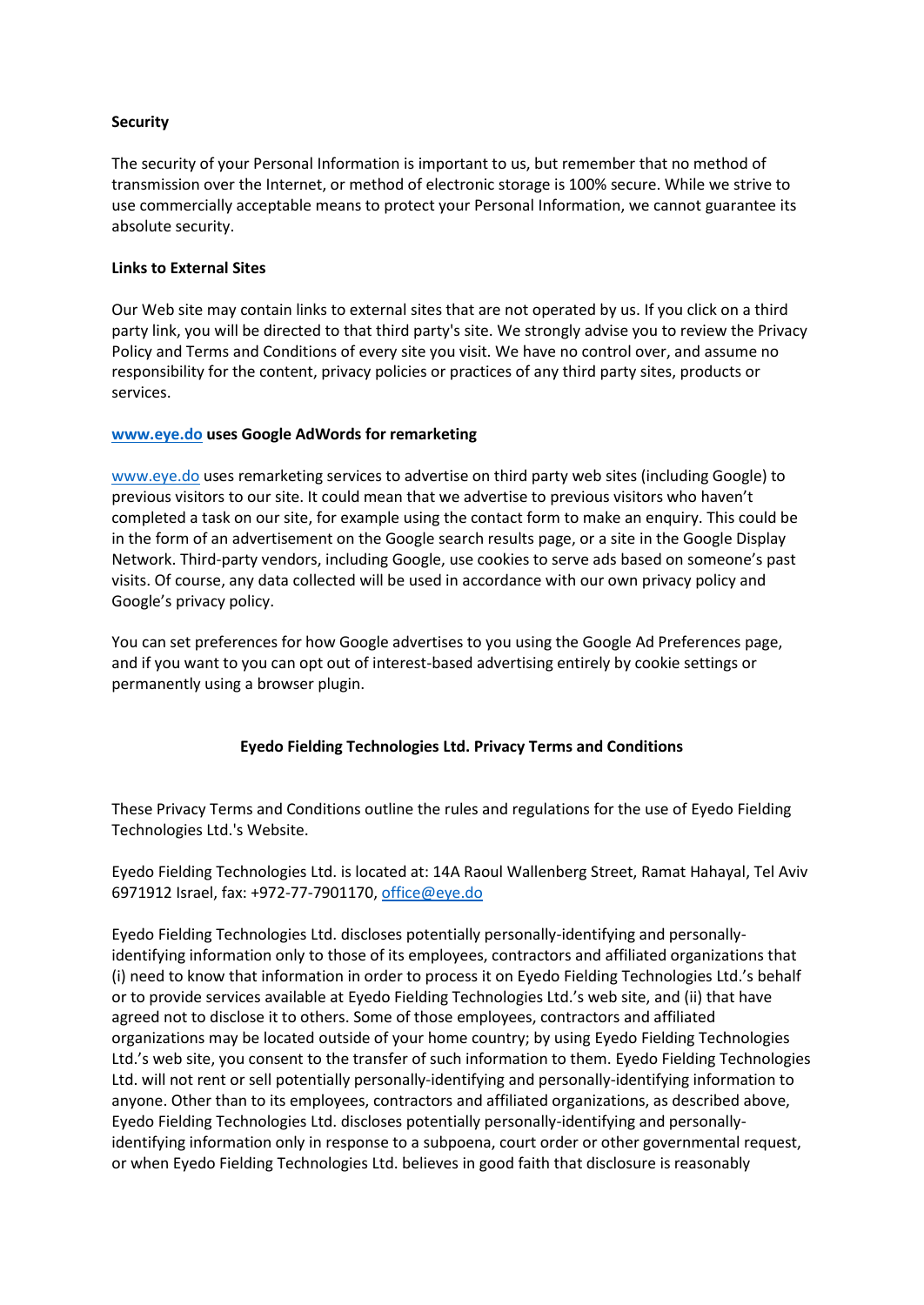necessary to protect the property or rights of Eyedo Fielding Technologies Ltd., third parties or the public at large.

If you are a registered user of http://www.eye.do and have supplied your email address, Eyedo Fielding Technologies Ltd. may occasionally send you an email to tell you about new features, solicit your feedback, or just keep you up to date with what's going on with Eyedo Fielding Technologies Ltd. and our products. We primarily use our blog to communicate this type of information, so we expect to keep this type of email to a minimum. If you send us a request (for example via a support email or via one of our feedback mechanisms), we reserve the right to publish it in order to help us clarify or respond to your request or to help us support other users. Eyedo Fielding Technologies Ltd. takes all measures reasonably necessary to protect against the unauthorized access, use, alteration or destruction of potentially personally-identifying and personally-identifying information.

## **Aggregated Statistics**

Eyedo Fielding Technologies Ltd. may collect statistics about the behavior of visitors to its web site. Eyedo Fielding Technologies Ltd. may display this information publicly or provide it to others. However, Eyedo Fielding Technologies Ltd. does not disclose your personally-identifying information.

## **Affiliate Disclosure**

This site may use affiliate links and may earn a commission from certain links. This does not affect your purchases or the price you may pay.

## **Cookies**

To enrich and perfect your online experience, Eyedo Fielding Technologies Ltd. uses "Cookies", similar technologies and services provided by others to display personalized content, appropriate advertising and store your preferences on your computer.

A cookie is a string of information that a web site stores on a visitor's computer, and that the visitor's browser provides to the web site each time the visitor returns. Eyedo Fielding Technologies Ltd. uses cookies to help Eyedo Fielding Technologies Ltd. identify and track visitors, their usage of www.eye.do, and their web site access preferences. Eyedo Fielding Technologies Ltd. visitors who do not wish to have cookies placed on their computers should set their browsers to refuse cookies before using Eyedo Fielding Technologies Ltd.'s web sites, with the drawback that certain features of Eyedo Fielding Technologies Ltd.'s web sites may not function properly without the aid of cookies.

By continuing to navigate our web site without changing your cookie settings, you hereby acknowledge and agree to Eyedo Fielding Technologies Ltd.'s use of cookies.

# **E-commerce**

Those who engage in transactions with Eyedo Fielding Technologies Ltd. – by purchasing Eyedo Fielding Technologies Ltd.'s services or products, are asked to provide additional information, including as necessary the personal and financial information required to process those transactions. In each case, Eyedo Fielding Technologies Ltd. collects such information only insofar as is necessary or appropriate to fulfill the purpose of the visitor's interaction with Eyedo Fielding Technologies Ltd.